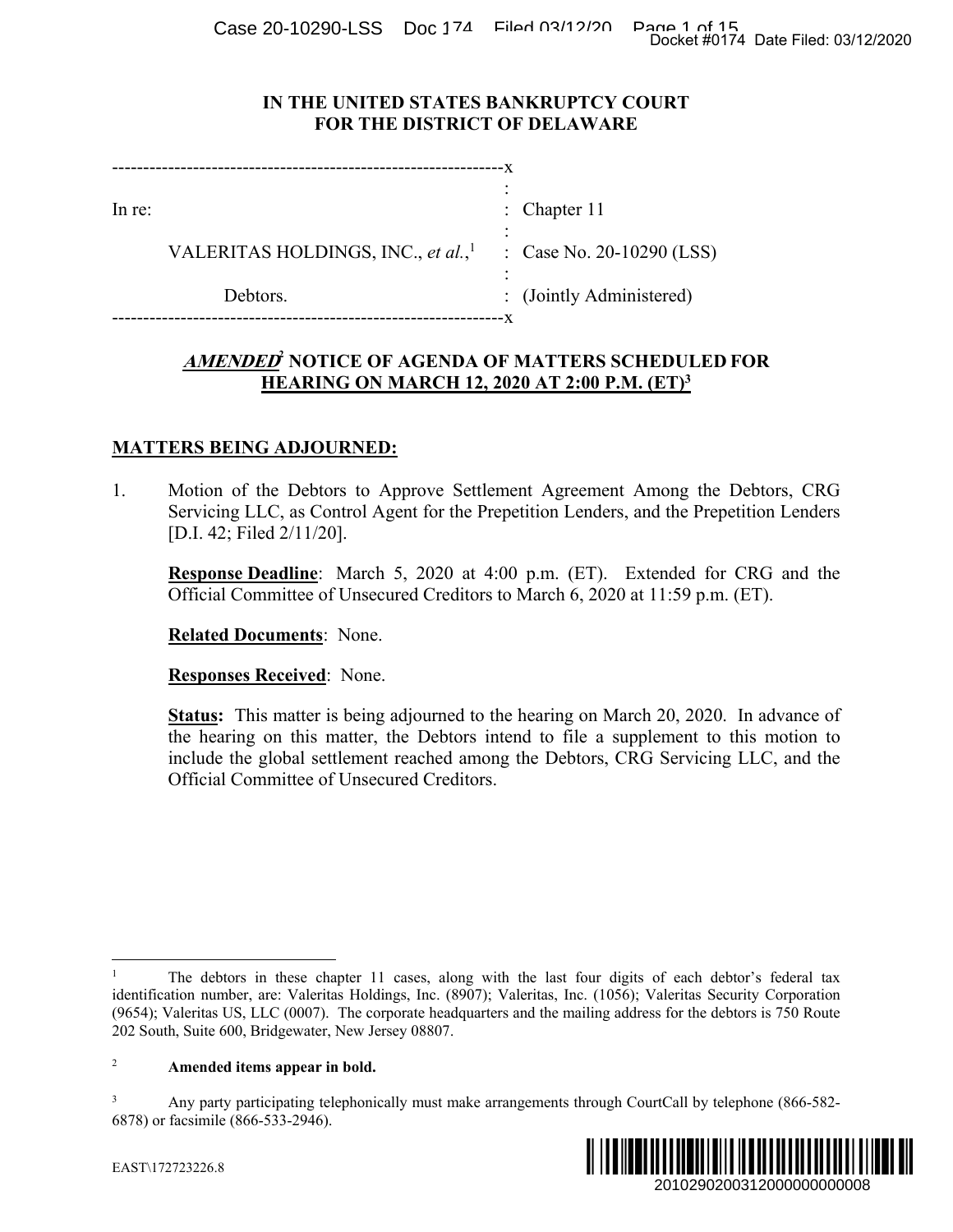## **MATTERS WITH CERTIFICATIONS OF COUNSEL (C.N.O./C.O.C.):**

2. Motion of the Debtors for Entry of Interim and Final Orders (I) Authorizing the Debtors' Proposed Form of Adequate Assurance of Payment, (II) Establishing Procedures for Resolving Objections by Utility Companies, and (III) Prohibiting Utility Companies from Altering, Refusing, or Discontinuing Service [D.I. 8; Filed 2/9/20].

**Response Deadline**: March 5, 2020 at 4:00 p.m. (ET).

### **Related Documents**:

- A. Interim Order (I) Authorizing the Debtors' Proposed Form of Adequate Assurance of Payment, (II) Establishing Procedures for Resolving Objections by Utility Companies, and (III) Prohibiting Utility Companies from Altering, Refusing, or Discontinuing Service [D.I. 53; Filed 2/12/20].
- B. Omnibus Notice of Entry of Interim Orders and Hearing on Final Relief [D.I. 70; Filed 2/14/20].
- C. Certification of Counsel Regarding Motion of the Debtors for Entry of Interim and Final Orders (I) Authorizing the Debtors' Proposed Form of Adequate Assurance of Payment, (II) Establishing Procedures for Resolving Objections by Utility Companies, and (III) Prohibiting Utility Companies from Altering, Refusing, or Discontinuing Service [D.I. 144; Filed 3/10/20].
- **D. Final Order (I) Approving the Debtors' Proposed Form of Adequate Assurance of Payment, (II) Establishing Procedures for Resolving Objections by Utility Companies, and (III) Prohibiting Utility Companies From Altering, Refusing, or Discontinuing Service [D.I. 156; Filed 3/11/20].**

**Responses Received**: None.

**Status: An order has been entered for this matter; therefore, no hearing is necessary.**

3. Motion of the Debtors for Entry of Interim and Final Orders Authorizing the Debtors to (I) Continue Their Insurance Program, and (II) Pay Prepetition and Postpetition Obligations in Respect Thereof [D.I. 9; Filed 2/9/20].

**Response Deadline**: March 5, 2020 at 4:00 p.m. (ET).

### **Related Documents**:

A. Interim Order Authorizing the Debtors to (I) Continue Their Insurance Program, and (II) Pay Prepetition and Postpetition Obligations in Respect Thereof [D.I. 54; Filed 2/12/20].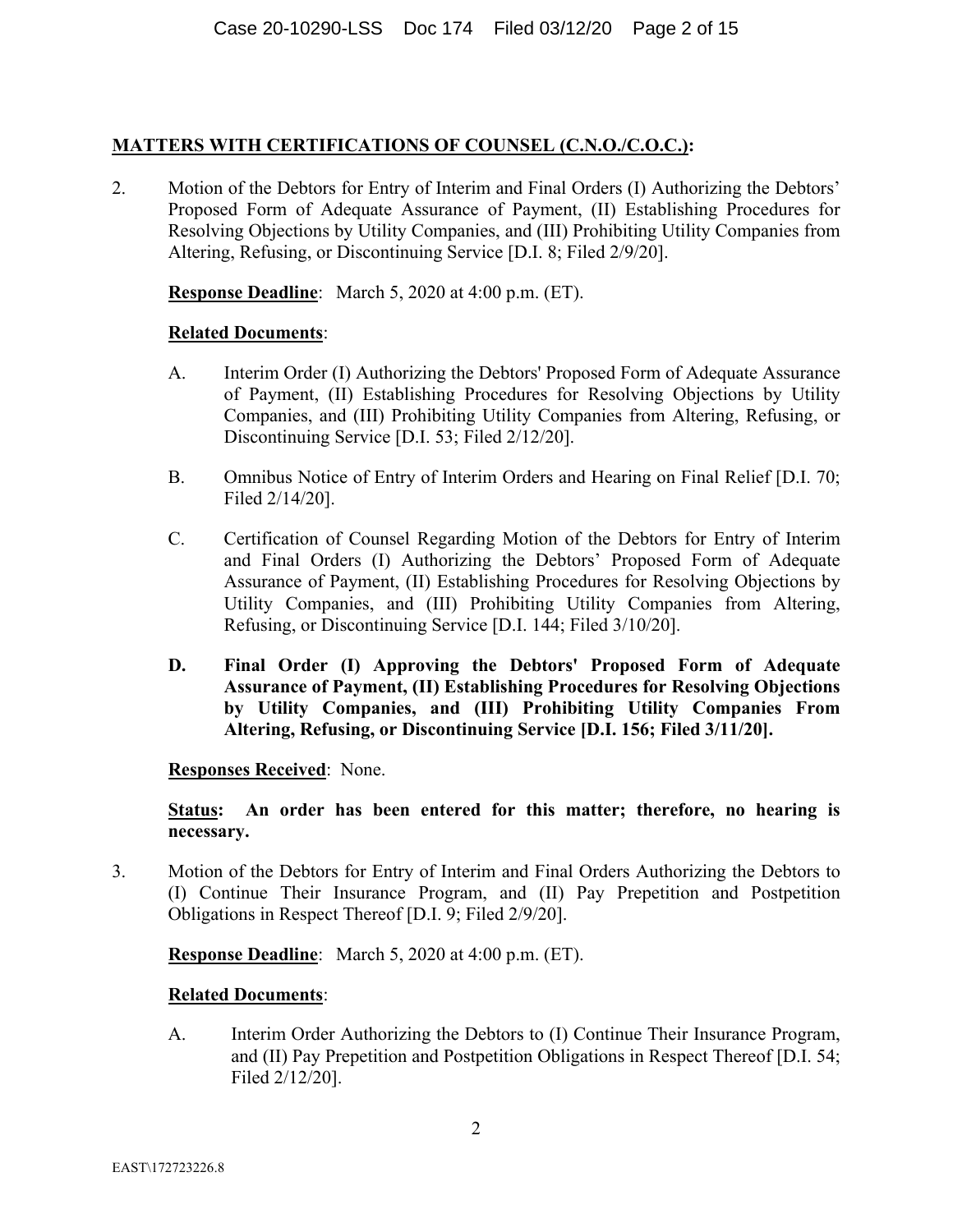- B. Omnibus Notice of Entry of Interim Orders and Hearing on Final Relief [D.I. 70; Filed 2/14/20].
- C. Certification of Counsel Regarding Motion of the Debtors for Entry of Interim and Final Orders Authorizing the Debtors to (I) Continue Their Insurance Program, and (II) Pay Prepetition and Postpetition Obligations in Respect Thereof [D.I. 145; Filed 3/10/20].
- **D. Final Order Authorizing the Debtors to (I) Continue Their Insurance Program, and (II) Pay All Prepetition and Postpetition Obligations in Respect Thereof [D.I. 157; Filed 3/11/20].**

**Responses Received**: None.

**Status: An order has been entered for this matter; therefore, no hearing is necessary.**

4. Motion of the Debtors for Entry of an Order Authorizing the Debtors to Pay Certain Prepetition Taxes [D.I. 10; Filed 2/9/20].

**Response Deadline**: March 5, 2020 at 4:00 p.m. (ET).

### **Related Documents**:

- A. Interim Order Authorizing the Debtors to Pay Certain Prepetition Taxes [D.I. 55; Filed 2/12/20].
- B. Omnibus Notice of Entry of Interim Orders and Hearing on Final Relief [D.I. 70; Filed 2/14/20].
- C. Certification of Counsel Regarding Motion of the Debtors for Entry of an Order Authorizing the Debtors to Pay Certain Prepetition Taxes [D.I. 146; Filed 3/10/20].
- **D. Final Order Authorizing the Debtors to Pay Certain Prepetition Taxes [D.I. 155; Filed 3/11/20].**

### **Responses Received**: None.

**Status: An order has been entered for this matter; therefore, no hearing is necessary.**

5. Motion of the Debtors for Entry of Interim and Final Orders (I) Authorizing the Debtors to Pay Prepetition Claims of Shippers, Warehousemen, and Non-Merchandise Lien Claimants to Satisfy Customs Obligations; (II) Authorizing Financial Institutions to Honor and Process Related Checks and Transfers; and (III) Granting Related Relief [D.I. 11; Filed 2/9/20].

**Response Deadline**: March 5, 2020 at 4:00 p.m. (ET).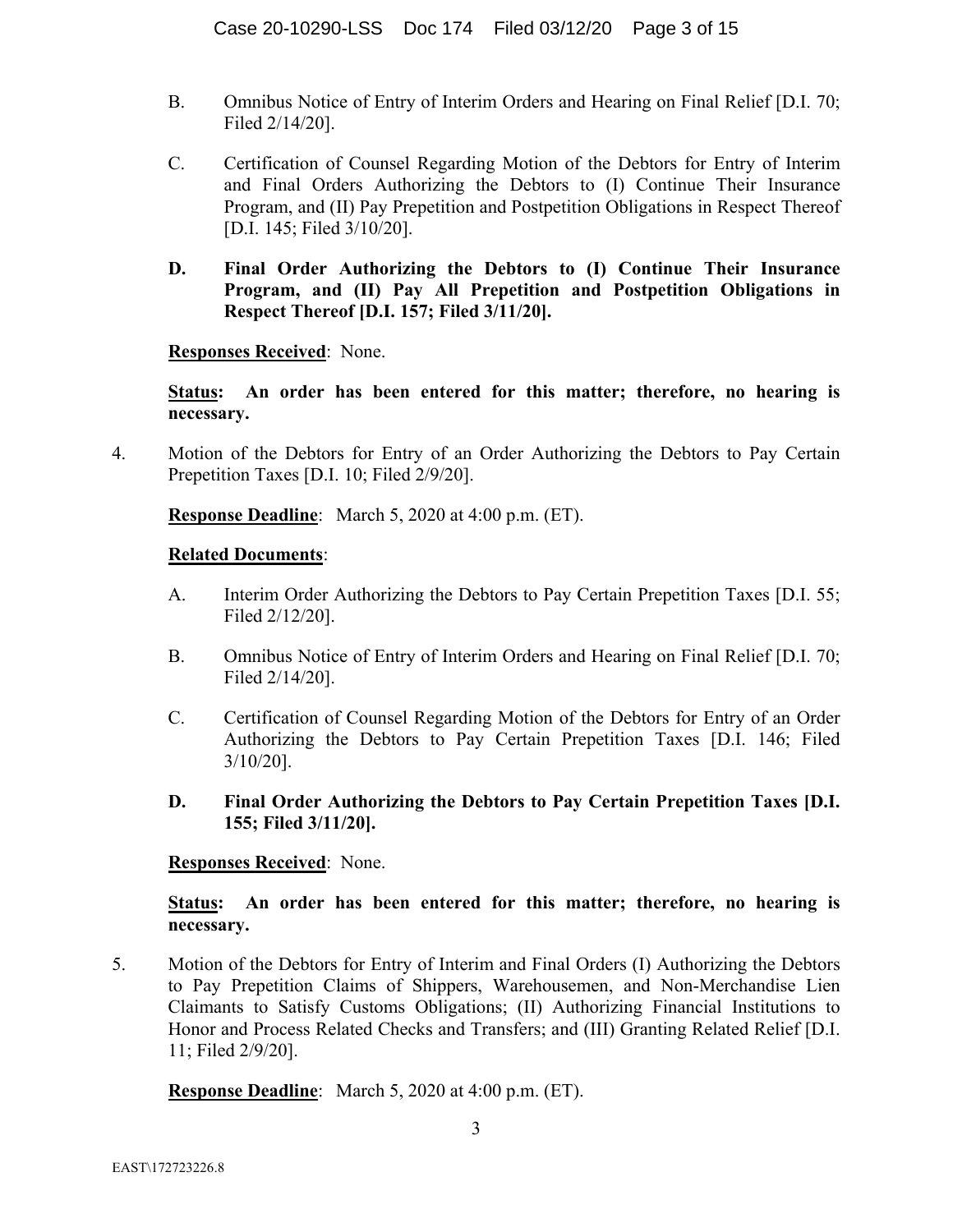## **Related Documents**:

- A. Interim Order (I) Authorizing the Debtors to Pay Prepetition Claims of Shippers, Warehousemen, and Non-Merchandise Lien Claimants to Satisfy Customs Obligations; (II) Authorizing Financial Institutions to Honor and Process Related Checks and Transfers; and (III) Granting Related Relief [D.I. 56; Filed 2/12/20].
- B. Omnibus Notice of Entry of Interim Orders and Hearing on Final Relief [D.I. 70; Filed 2/14/20].
- C. Certification of Counsel Regarding Motion of the Debtors for Entry of Interim and Final Orders (I) Authorizing the Debtors to Pay Prepetition Claims of Shippers, Warehousemen, and Non-Merchandise Lien Claimants to Satisfy Customs Obligations; (II) Authorizing Financial Institutions to Honor and Process Related Checks and Transfers; and (III) Granting Related Relief [D.I. 147; Filed 3/10/20].
- **D. Final Order (I) Authorizing the Debtors to Pay Prepetition Claims of Shippers, Warehousemen, and Non-Merchandise Lien Claimants and to Satisfy Customs Obligations; (II) Authorizing Financial Institutions to Honor and Process Related Checks and Transfers; and (III) Granting Related Relief [D.I. 154; Filed 3/11/20].**

### **Responses Received**: None.

**Status: An order has been entered for this matter; therefore, no hearing is necessary.**

6. Motion of the Debtors for Entry of Interim and Final Orders (I) Approving Continued Use of Current Cash Management System; (II) Authorizing the Debtors to Open and Close Bank Accounts; (III) Authorizing Banks to Honor Certain Transfers; (IV) Permitting the Continued Intercompany Transfers and Granting Administrative Expense Priority Status; (V) Suspending the Requirements of 11 U.S.C. § 345(b); and (VI) Granting Related Relief [D.I. 13; Filed 2/9/20].

**Response Deadline**: March 5, 2020 at 4:00 p.m. (ET).

- A. Interim Order (I) Approving Continued Use of Current Cash Management System; (II) Authorizing the Debtors to Open and Close Bank Accounts; (III) Authorizing Banks to Honor Certain Transfers; (IV) Permitting the Continued Intercompany Transfers and Granting Administrative Expense Priority Status; (V) Suspending the Requirements of 11 U.S.C. § 345(b); and (VI) Granting Related Relief [D.I. 58; Filed 2/12/20].
- B. Omnibus Notice of Entry of Interim Orders and Hearing on Final Relief [D.I. 70; Filed 2/14/20].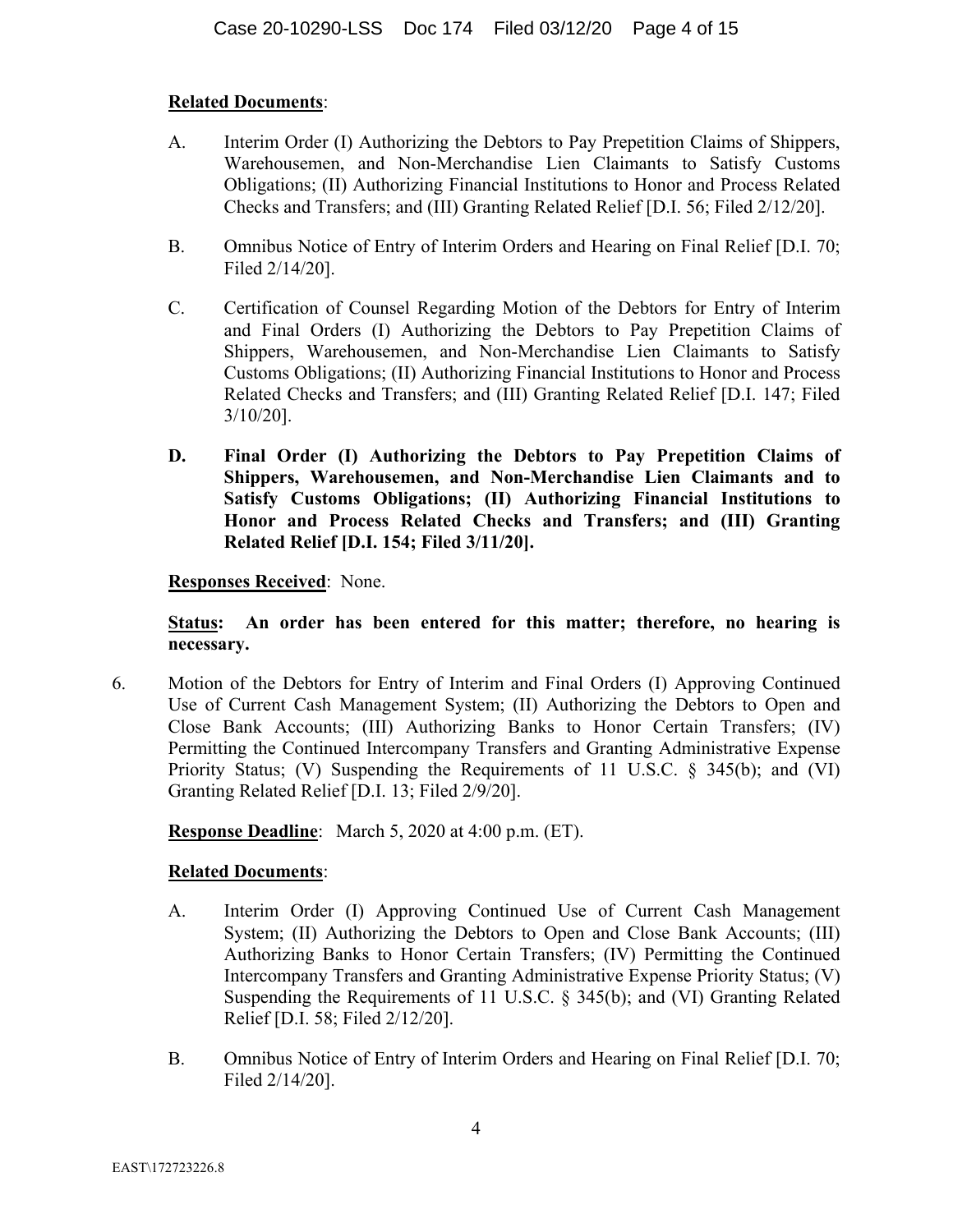- C. Certification of Counsel Regarding Motion of the Debtors for Entry of Interim and Final Orders (I) Approving Continued Use of Current Cash Management System; (II) Authorizing the Debtors to Open and Close Bank Accounts; (III) Authorizing Banks to Honor Certain Transfers; (IV) Permitting the Continued Intercompany Transfers and Granting Administrative Expense Priority Status; (V) Suspending the Requirements of 11 U.S.C. § 345(b); and (VI) Granting Related Relief [D.I. 148; Filed 3/10/20].
- **D. Final Order (I) Approving Continued Use of Cash Management System; (II) Authorizing the Debtors to Open and Close Bank Accounts; (III) Authorizing Banks to Honor Certain Transfers; (IV) Permitting the Continued Intercompany Transfers and Granting Administrative Expense Priority Status; (V) Suspending the Requirements of 11 U.S.C. 345(b); and (VI) Granting Related Relief [D.I. 161; Filed 3/11/20].**

## **Responses Received**: None

## **Status: An order has been entered for this matter; therefore, no hearing is necessary.**

7. Motion of the Debtors for Entry of Interim and Final Orders (I) Authorizing the Debtors to Pay or Honor Prepetition Obligations to Certain Critical Vendors; (II) Authorizing and Directing Financial Institutions to Honor all Related Checks and Electronic Payment Requests; (III) Confirming the Application of Section 362 of the Bankruptcy Code to Such Critical Foreign Vendors; (IV) Scheduling a Final Hearing; and (V) Granting Related Relief [D.I. 15; Filed 2/9/20].

## **Response Deadline**: March 5, 2020 at 4:00 p.m. (ET).

- A. Interim Order (I) Authorizing the Debtors to Pay or Honor Prepetition Obligations to Certain Critical Vendors; (II) Authorizing and Directing Financial Institutions to Honor all Related Checks and Electronic Payment Requests; (III) Confirming the Application of Section 362 of the Bankruptcy Code to Such Critical Foreign Vendors; (IV) Scheduling a Final Hearing; and (V) Granting Related Relief [D.I. 60; Filed 2/12/20].
- B. Omnibus Notice of Entry of Interim Orders and Hearing on Final Relief [D.I. 70; Filed 2/14/20].
- C. Certification of Counsel Regarding Motion of the Debtors for Entry of Interim and Final Orders (I) Authorizing the Debtors to Pay or Honor Prepetition Obligations to Certain Critical Vendors; (II) Authorizing and Directing Financial Institutions to Honor all Related Checks and Electronic Payment Requests; (III) Confirming the Application of Section 362 of the Bankruptcy Code to Such Critical Foreign Vendors; (IV) Scheduling a Final Hearing; and (V) Granting Related Relief [D.I. 149; Filed 3/10/20].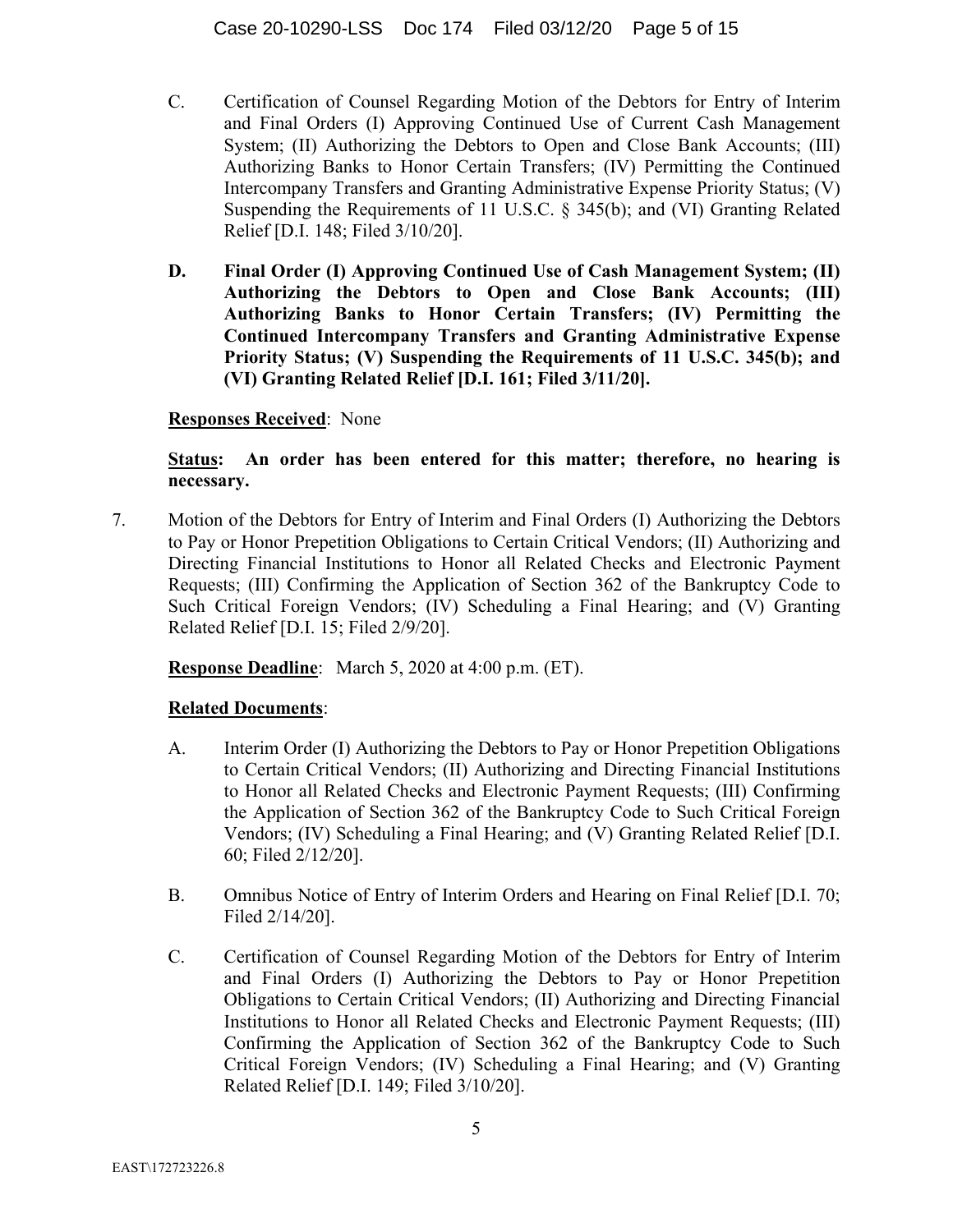**D. Final Order (I) Authorizing the Debtors to Pay or Honor Prepetition Obligations to (A) Certain Critical Domestic Vendors and (B) Certain Critical Foreign Vendors; (II) Authorizing and Directing Financial Institutions to Honor All Related Checks and Electronic Payment Requests; (III) Confirming the Application of Section 362 of the Bankruptcy Code to Such Critical Foreign Vendors; (IV) Scheduling a Final Hearing; and (V) Granting Related Relief [D.I. 162; Filed 3/11/20].** 

**Responses Received**: Informal comments from the Official Committee of Unsecured Creditors.

**Status: An order has been entered for this matter; therefore, no hearing is necessary.**

8. Motion of the Debtors for the Entry of an Order (I) Authorizing the Debtors to Implement Key Employee Incentive Plan and Key Employee Retention Plan and (II) Granting Related Relief [D.I. 37; Filed 2/11/20].

**Response Deadline**: March 5, 2020 at 4:00 p.m. (ET).

- A. Declaration of Steven Fleming in Support of Debtors' Motion for the Entry of an Order Approving Key Employee Incentive Plan and Key Employee Retention Plan and Granting Related Relief [D.I. 38; Filed 2/11/20].
- B. Motion of the Debtors for Entry of an Order Authorizing the Debtors to Redact and File Under Seal Certain Information Contained in the Motion of the Debtors for Entry of an Order (I) Authorizing the Debtors to Implement Key Employee Incentive Plan and Key Employee Retention Plan and (II) Granting Related Relief [D.I. 39; Filed 2/11/20].
- C. [SEALED] Motion of the Debtors for the Entry of an Order (I) Authorizing the Debtors to Implement Key Employee Incentive Plan and Key Employee Retention Plan and (II) Granting Related Relief [D.I. 40; Filed 2/11/20].
- D. Notice of Filing Revised, Redacted KEIP and KERP and Supplemental Declaration in Support of KEIP and KERP [D.I. 131; Filed 3/9/20].
- E. Certification of Counsel Regarding Motion of the Debtors for the Entry of an Order (I) Authorizing the Debtors to Implement Key Employee Incentive Plan and Key Employee Retention Plan and (II) Granting Related Relief [D.I. 150; Filed 3/10/20].
- **F. Order (I) Authorizing the Debtors to Implement Key Employee Incentive Plan and Key Employee Retention Plan and (II) Granting Related [D.I. 168; Filed 3/12/20].**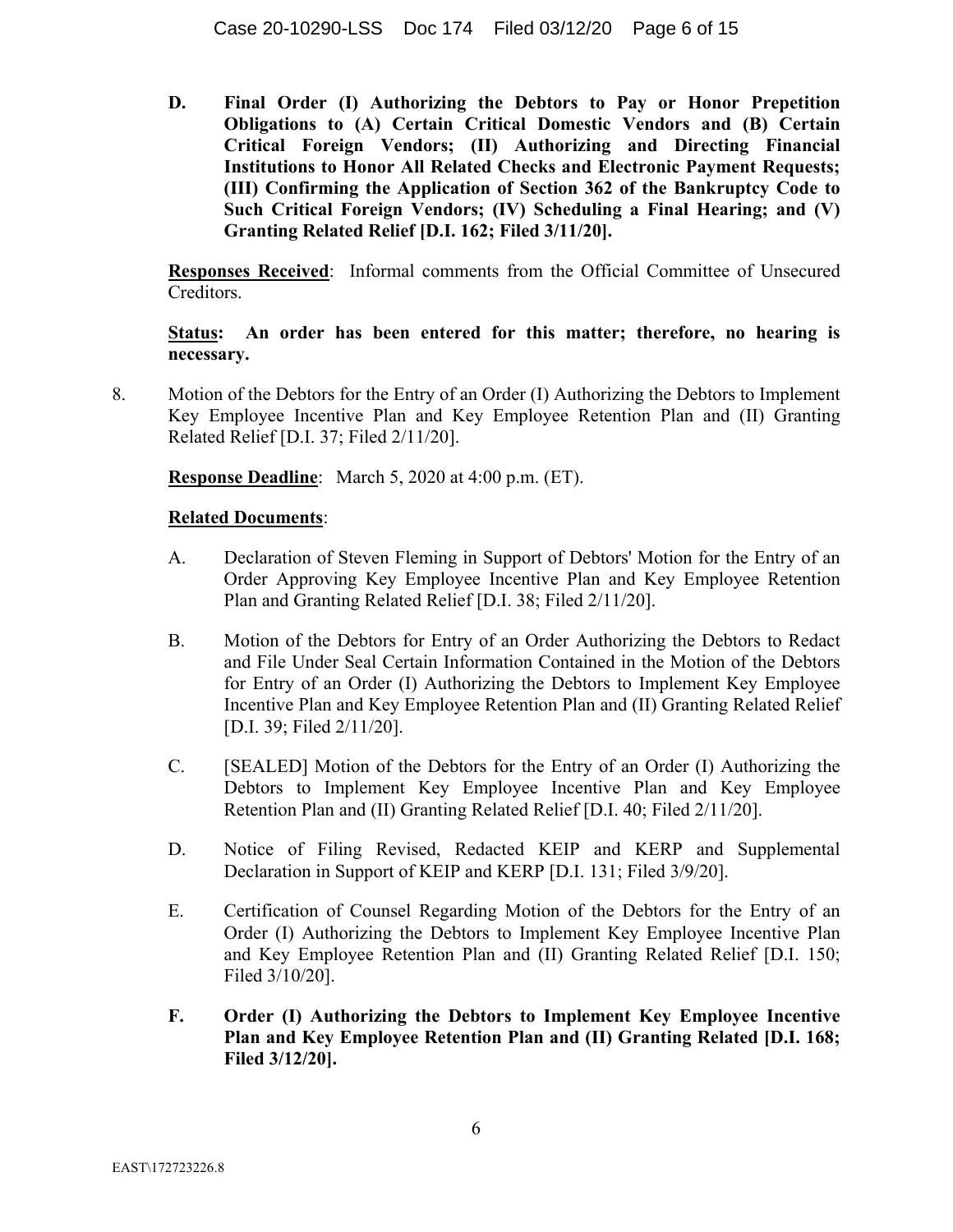**Responses Received**: Informal comments from the Office of the United States Trustee.

**Status: An order has been entered for this matter; therefore, no hearing is necessary.**

9. Motion of the Debtors for Entry of an Order Authorizing the Debtors to Redact and File Under Seal Certain Information Contained in the Motion of the Debtors for Entry of an Order (I) Authorizing the Debtors to Implement Key Employee Incentive Plan and Key Employee Retention Plan and (II) Granting Related Relief [D.I. 39; Filed 2/11/20].

**Response Deadline**: March 5, 2020 at 4:00 p.m. (ET).

### **Related Documents**:

- A. [SEALED] Motion of the Debtors for the Entry of an Order (I) Authorizing the Debtors to Implement Key Employee Incentive Plan and Key Employee Retention Plan and (II) Granting Related Relief [D.I. 40; Filed 2/11/20].
- B. Certification of Counsel Regarding Motion of the Debtors for Entry of an Order Authorizing the Debtors to Redact and File Under Seal Certain Information Contained in the Motion of the Debtors for Entry of an Order (I) Authorizing the Debtors to Implement Key Employee Incentive Plan and Key Employee Retention Plan and (II) Granting Related Relief [D.I. 151; Filed 3/10/20].
- **C. Order Authorizing the Debtors to Redact and File Under Seal Certain Information Contained in the Motion of the Debtors for Entry of an Order (I) Authorizing the Debtors to Implement Key Employee Incentive Plan and Key Employee Retention Plan and (II) Granting Related Relief [D.I. 164; Filed 3/11/20].**

**Responses Received**: Informal comments from the Office of the United States Trustee.

**Status: An order has been entered for this matter; therefore, no hearing is necessary.**

10. Motion of the Debtors for Entry of an Administrative Order Establishing Procedures for Interim Compensation and Reimbursement of Expenses of Professionals [D.I. 74; Filed 2/20/20].

**Response Deadline**: March 5, 2020 at 4:00 p.m. (ET).

- A. Omnibus Notice of Second Day Motions and Applications and Second Day Hearing [D.I. 84; Filed 2/21/20].
- B. Certification of Counsel Regarding Motion of the Debtors for Entry of an Administrative Order Establishing Procedures for Interim Compensation and Reimbursement of Expenses of Professionals [D.I. 134; Filed 3/9/20].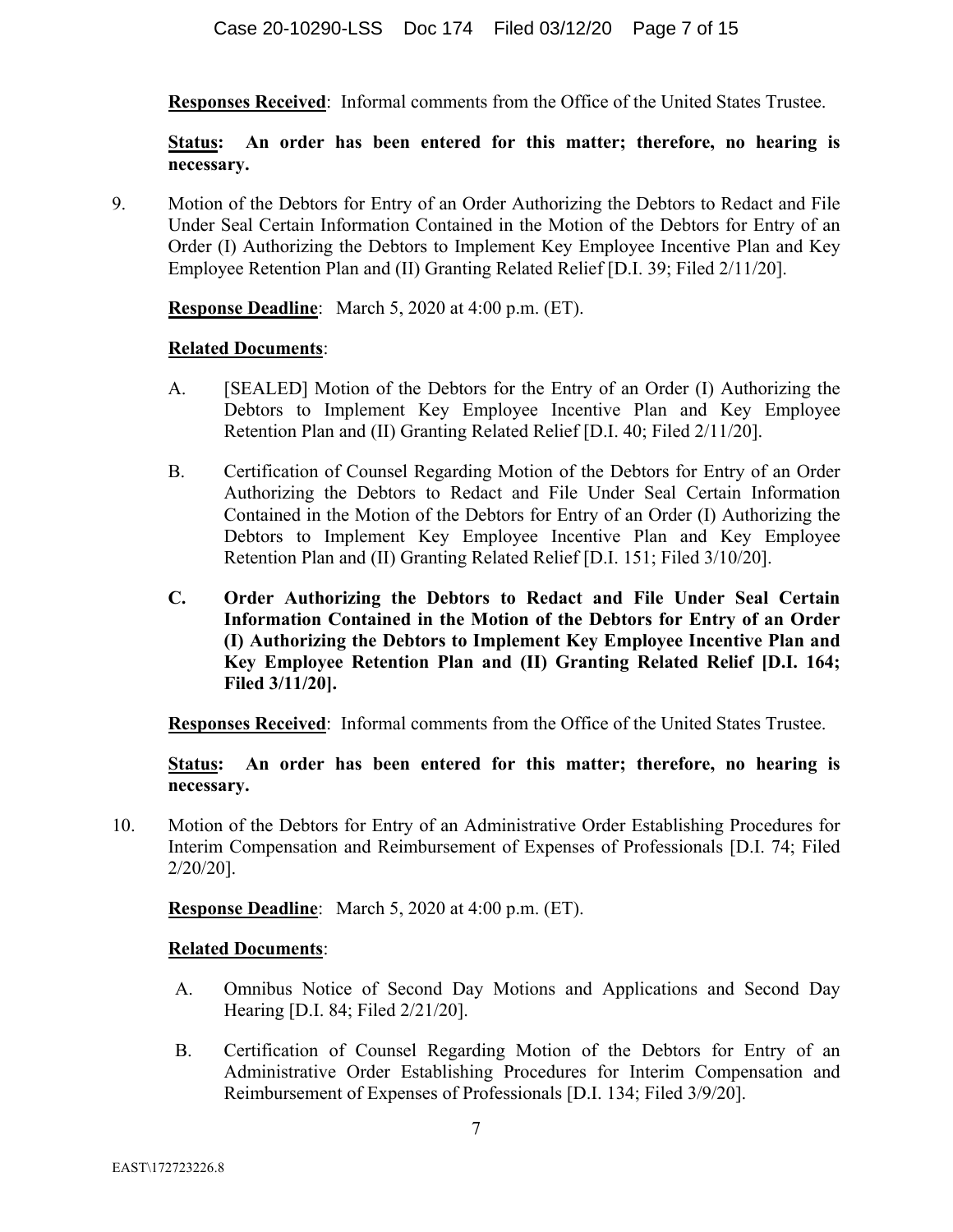## **C. Administrative Order Establishing Procedures for Interim Compensation and Reimbursement of Expenses of Professionals [D.I. 158; Filed 3/11/20].**

**Responses Received**: Informal comments from the DIP Lender.

**Status: An order has been entered for this matter; therefore, no hearing is necessary.**

11. Motion of the Debtors for the Entry of an Order (I) Extending the Time to File Schedules of Assets and Liabilities and Statements of Financial Affairs and (II) Granting Related Relief [D.I. 75; Filed 2/20/20].

**Response Deadline**: March 5, 2020 at 4:00 p.m. (ET).

#### **Related Documents**:

- A. Omnibus Notice of Second Day Motions and Applications and Second Day Hearing [D.I. 84; Filed 2/21/20].
- B. Certification of Counsel Regarding Motion of the Debtors for the Entry of an Order (I) Extending the Time to File Schedules of Assets and Liabilities and Statements of Financial Affairs and (II) Granting Related Relief [D.I. 135; Filed 3/9/20].
- **C. Order (I) Extending the Time to File Schedules of Assets and Liabilities and Statements of Financial Affairs and (II) Granting Related Relief [D.I. 159; Filed 3/11/20].**

**Responses Received**: Informal comments from the Office of the United States Trustee and the Official Committee of Unsecured Creditors.

**Status: An order has been entered for this matter; therefore, no hearing is necessary.**

12. Motion of the Debtors for Entry of an Order (I) Authorizing the Debtors to Retain, Employ, and Compensate Professionals Utilized in the Ordinary Course of Business and (II) Granting Related Relief [D.I. 76; Filed 2/20/20].

**Response Deadline**: March 5, 2020 at 4:00 p.m. (ET).

- A. Omnibus Notice of Second Day Motions and Applications and Second Day Hearing [D.I. 84; Filed 2/21/20].
- B. Certification of Counsel Regarding Motion of the Debtors for Entry of an Order (I) Authorizing the Debtors to Retain, Employ, and Compensate Professionals Utilized in the Ordinary Course of Business and (II) Granting Related Relief [D.I. 136; Filed 3/9/20].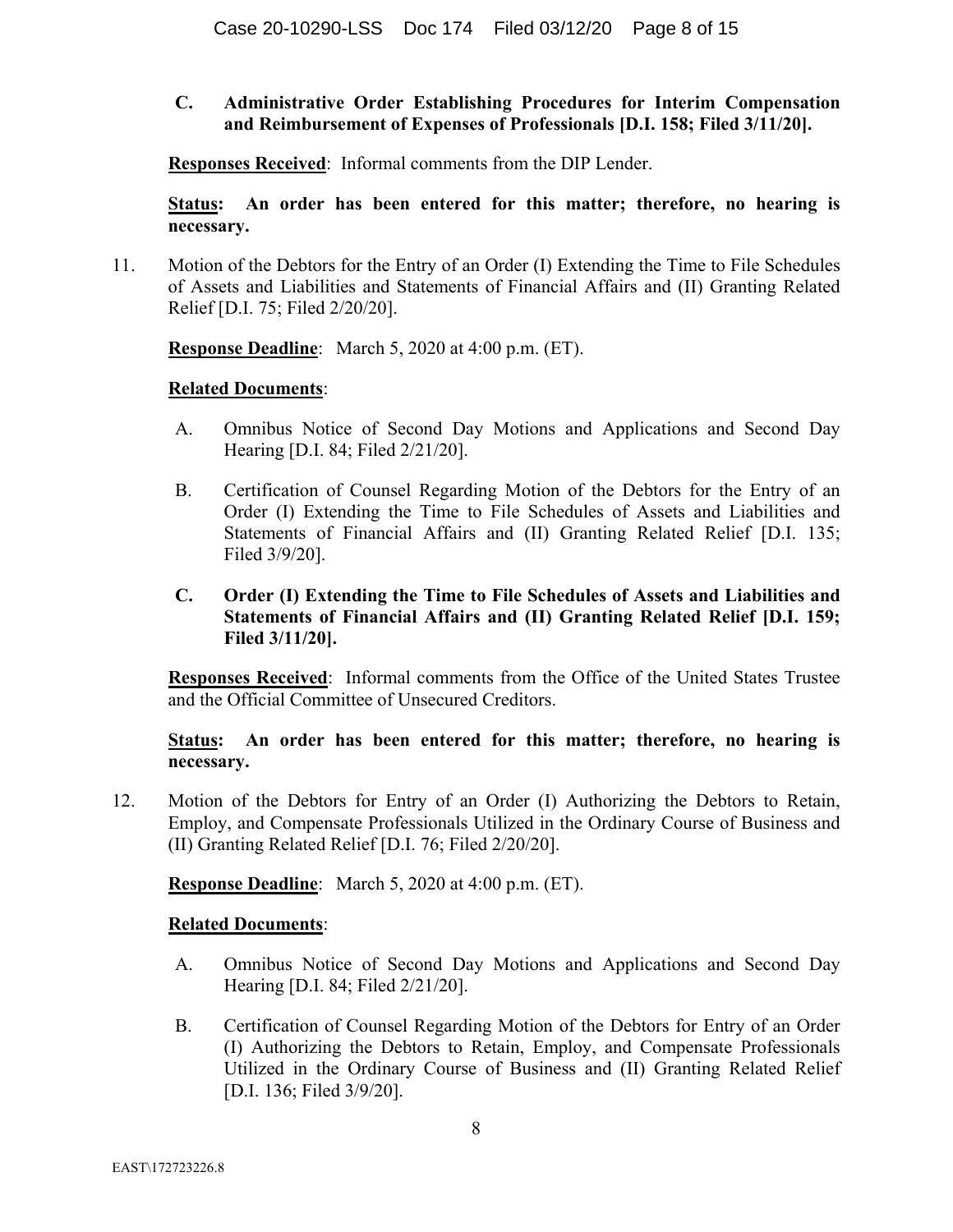**C. Order (I) Authorizing The Debtors to Retain, Employ, and Compensate Professionals Utilized in The Ordinary Course of Business and (II) Granting Related Relief [D.I. 160; Filed 3/11/20].** 

**Responses Received**: Informal comments from the Office of the United States Trustee and the DIP Lender.

## **Status: An order has been entered for this matter; therefore, no hearing is necessary.**

13. Application of the Debtors for Entry of an Order Authorizing Retention and Appointment of Kurtzman Carson Consultants LLC as Administrative Advisor, Pursuant to 11 U.S.C. § 327(a), Effective *Nunc Pro Tunc* to the Petition Date [D.I. 77; Filed 2/20/20].

**Response Deadline**: March 5, 2020 at 4:00 p.m. (ET).

### **Related Documents**:

- A. Omnibus Notice of Second Day Motions and Applications and Second Day Hearing [D.I. 84; Filed 2/21/20].
- B. Certificate of No Objection [D.I. 137; Filed 3/9/20].
- **C. Order Authorizing Employment and Retention of Kurtzman Carson Consultants LLC as Administrative Advisor Effective Nunc Pro Tunc to the Petition Date [D.I. 163; Filed 3/11/20].**

**Responses Received**: Informal comments from the Office of the United States Trustee and the DIP Lender.

## **Status: An order has been entered for this matter; therefore, no hearing is necessary.**

14. Motion of the Debtors for Entry of an Order (I) Establishing Deadlines for Filing Proofs of Claim, Including Section 503(b)(9) Claims, (II) Establishing Deadlines for Filing Administrative Claim Requests for Administrative Claims Accrued Through April 3, 2020, (III) Approving the Form and Manner of Notice Thereof, and (IV) Granting Related Relief [D.I. 78; Filed 2/20/20].

**Response Deadline**: March 5, 2020 at 4:00 p.m. (ET).

- A. Omnibus Notice of Second Day Motions and Applications and Second Day Hearing [D.I. 84; Filed 2/21/20].
- B. Certification of Counsel Regarding Motion of the Debtors for Entry of an Order (I) Establishing Deadlines for Filing Proofs of Claim, Including Section 503(b)(9) Claims, (II) Establishing Deadlines for Filing Administrative Claim Requests for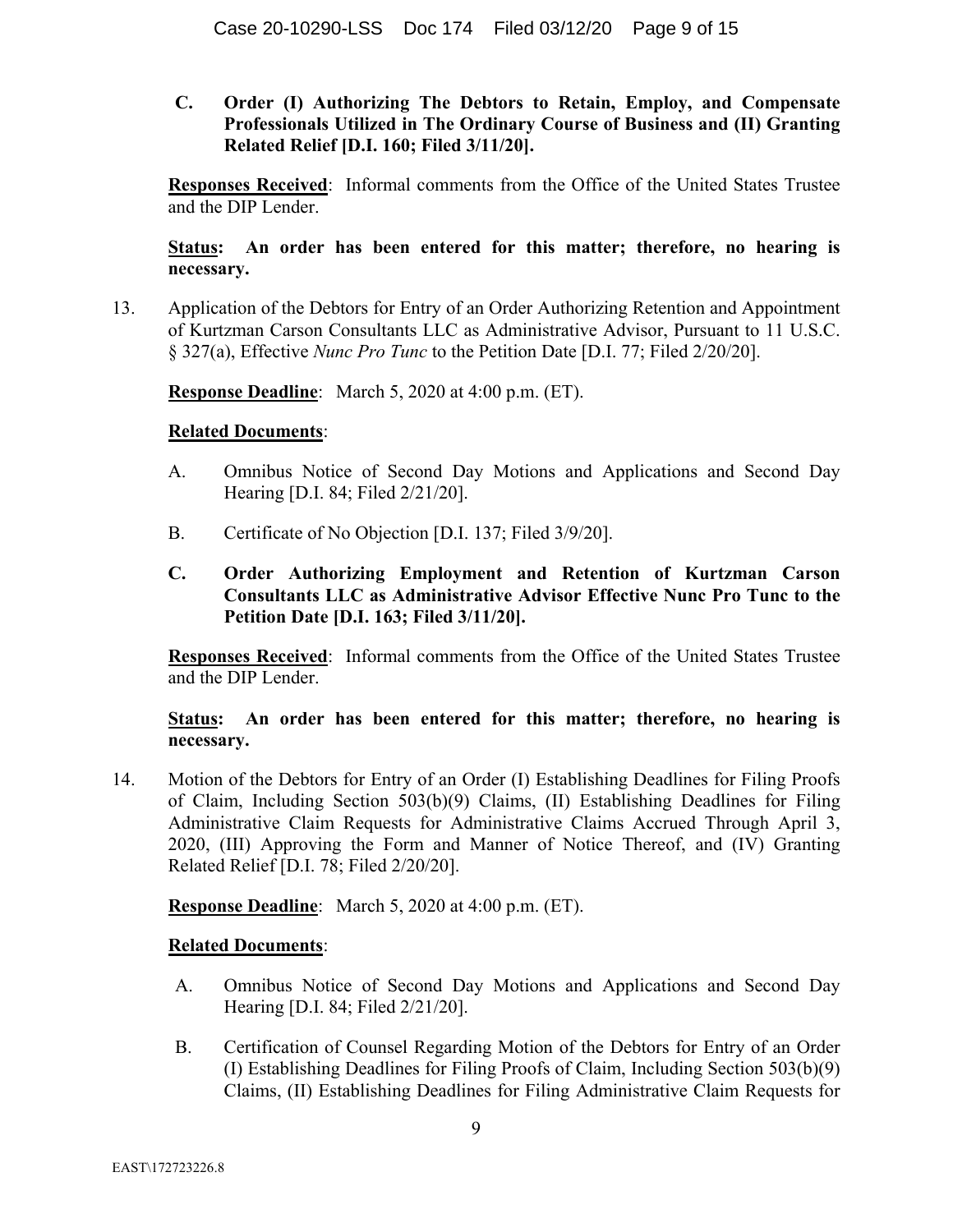Administrative Claims Accrued Through April 3, 2020, (III) Approving the Form and Manner of Notice Thereof, and (IV) Granting Related Relief [D.I. 143; Filed 3/9/20].

**Responses Received**: Informal comments from the Office of the United States Trustee and the Official Committee of Unsecured Creditors.

## **Status: An order has been submitted under certification of counsel; however the Court has indicated it has questions, therefore this matter is going forward.**

15. Motion of the Debtors for Entry of Order (I) Authorizing the Debtors to Continue Certain Customer Programs and to Honor Certain Obligations in Connection with Same, and (II) Granting Related Relief [D.I. 79; Filed 2/20/20].

**Response Deadline**: March 5, 2020 at 4:00 p.m. (ET).

### **Related Documents**:

- A. Omnibus Notice of Second Day Motions and Applications and Second Day Hearing [D.I. 84; Filed 2/21/20].
- B. Certificate of No Objection Regarding Motion of the Debtors for Entry of Order (I) Authorizing the Debtors to Continue Certain Customer Programs and to Honor Certain Obligations in Connection with Same, and (II) Granting Related Relief [D.I. 138; Filed 3/9/20].
- **C. Order (I) Authorizing the Debtors to Continue Certain Customer Programs and Honor Certain Obligations in Connection with Same, and Granting Related Relief [D.I. 167; Filed 3/12/20].**

**Responses Received**: None.

**Status: An order has been entered for this matter; therefore, no hearing is necessary.**

16. Debtors' First Omnibus Motion for Entry of an Order (I) Authorizing the Debtors to Reject Certain Executory Contracts, and (II) Granting Certain Related Relief [D.I. 80; Filed 2/9/20].

**Response Deadline**: March 5, 2020 at 4:00 p.m. (ET).

- A. Omnibus Notice of Second Day Motions and Applications and Second Day Hearing [D.I. 84; Filed 2/21/20].
- B. Notice of Filing of Amended Schedule 1 to the Debtors' First Omnibus Rejection Motion [D.I. 89; Filed 2/25/20].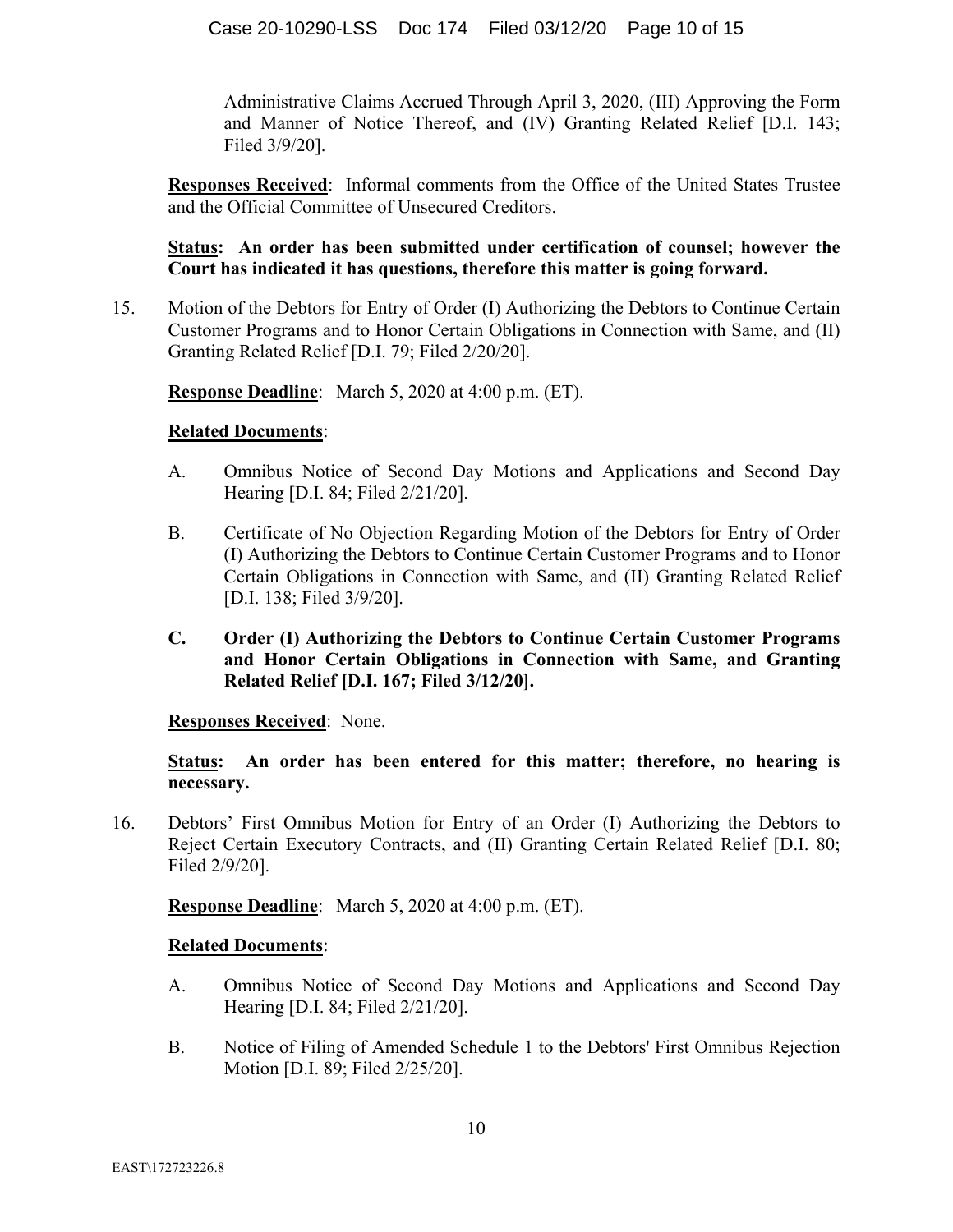- C. Certification of Counsel Regarding Debtors' First Omnibus Motion for Entry of an Order (I) Authorizing the Debtors to Reject Certain Executory Contracts, and (II) Granting Certain Related Relief [D.I. 139; Filed 3/9/20].
- **D. First Omnibus Motion for Entry of an Order (I) Authorizing the Debtors to Reject Certain Executory Contracts, and (II) Granting Certain Related Relief [D.I. 171; Filed 3/12/20].**

**Responses Received**: Informal comments from the DIP Lender.

**Status: An order has been entered for this matter; therefore, no hearing is necessary.**

17. Application of the Debtors for Entry of an Order (I) Authorizing the Debtors to Retain and Employ PriceWaterhouseCoopers LLC as Restructuring Advisor to the Debtors *Nunc Pro Tunc* to the Petition Date, (II) Modifying Certain Requirements Under Local Rule 2016-2, and (III) Granting Related Relief [D.I. 81; Filed 2/9/20].

**Response Deadline**: March 5, 2020 at 4:00 p.m. (ET).

## **Related Documents**:

- A. Omnibus Notice of Second Day Motions and Applications and Second Day Hearing [D.I. 84; Filed 2/21/20].
- B. Certification of Counsel Regarding Application of the Debtors for Entry of an Order (I) Authorizing the Debtors to Retain and Employ PriceWaterhouseCoopers LLC as Restructuring Advisor to the Debtors *Nunc Pro Tunc* to the Petition Date, (II) Modifying Certain Requirements Under Local Rule 2016-2, and (III) Granting Related Relief [D.I. 140; Filed 3/9/20].
- **C. Order (I) Authorizing the Debtors to Retain and Employ Pricewaterhousecoopers LLP as Restructuring Advisor, Nunc Pro Tunc to the Petition Date, (II) Modifying Certain Requirements Under Local Rule 2016-2, and (III) Granting Related Relief [D.I. 170; Filed 3/12/20].**

**Responses Received**: Informal comments from the Office of the United States Trustee.

## **Status: An order has been entered for this matter; therefore, no hearing is necessary.**

18. Application of the Debtors for Entry of an Order (I) Authorizing the Debtors to Retain and Employ Lincoln Partners Advisors LLC as Investment Banker, *Nunc Pro Tunc* to the Petition Date, (II) Modifying Certain Requirements Under Local Rule 2016-2, and (III) Granting Related Relief [D.I. 82; Filed 2/20/20].

**Response Deadline**: March 5, 2020 at 4:00 p.m. (ET).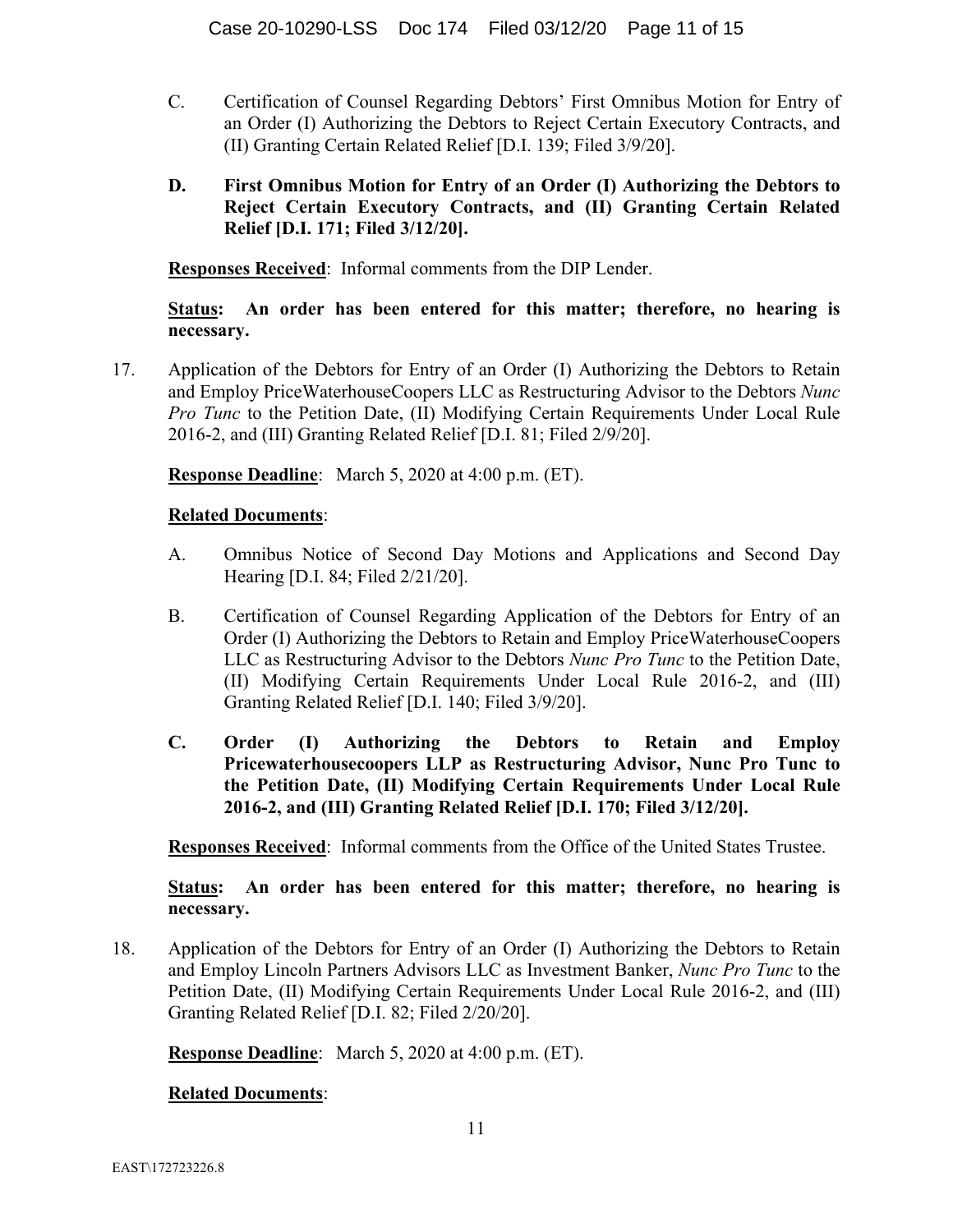- A. Omnibus Notice of Second Day Motions and Applications and Second Day Hearing [D.I. 84; Filed 2/21/20].
- B. Certification of Counsel Regarding Application of the Debtors for Entry of an Order (I) Authorizing the Debtors to Retain and Employ Lincoln Partners Advisors LLC as Investment Banker, *Nunc Pro Tunc* to the Petition Date, (II) Modifying Certain Requirements Under Local Rule 2016-2, and (III) Granting Related Relief [D.I. 141; Filed 3/9/20].

**Responses Received**: Informal comments from the Office of the United States Trustee and the DIP Lender.

**Status: An order has been submitted under certification of counsel; however the Court has indicated it has questions, therefore this matter is going forward.**

19. Application of Debtors for Entry of an Order (I) Authorizing the Debtors to Retain and Employ DLA Piper LLP (US) as Counsel, *Nunc Pro Tunc* to the Petition Date, and (II) Granting Related Relief [D.I. 83; Filed 2/21/20].

**Response Deadline**: March 5, 2020 at 4:00 p.m. (ET).

### **Related Documents**:

- A. Omnibus Notice of Second Day Motions and Applications and Second Day Hearing [D.I. 84; Filed 2/21/20].
- B. Certification of Counsel Regarding Application of Debtors for Entry of an Order (I) Authorizing the Debtors to Retain and Employ DLA Piper LLP (US) as Counsel, *Nunc Pro Tunc* to the Petition Date, and (II) Granting Related Relief [D.I. 142; Filed 3/9/20].
- **C. Order Granting Application of the Debtors for Entry of An Order (I) Authorizing the Debtors to Retain and Employ DLA Piper LLP (Us) As Counsel, Nunc Pro Tunc to the Petition Date, and (II) Granting Related Relief [D.I. 169; Filed 3/12/20].**

**Responses Received**: Informal comments from the Office of the United States Trustee.

**Status: An order has been entered for this matter; therefore, no hearing is necessary.**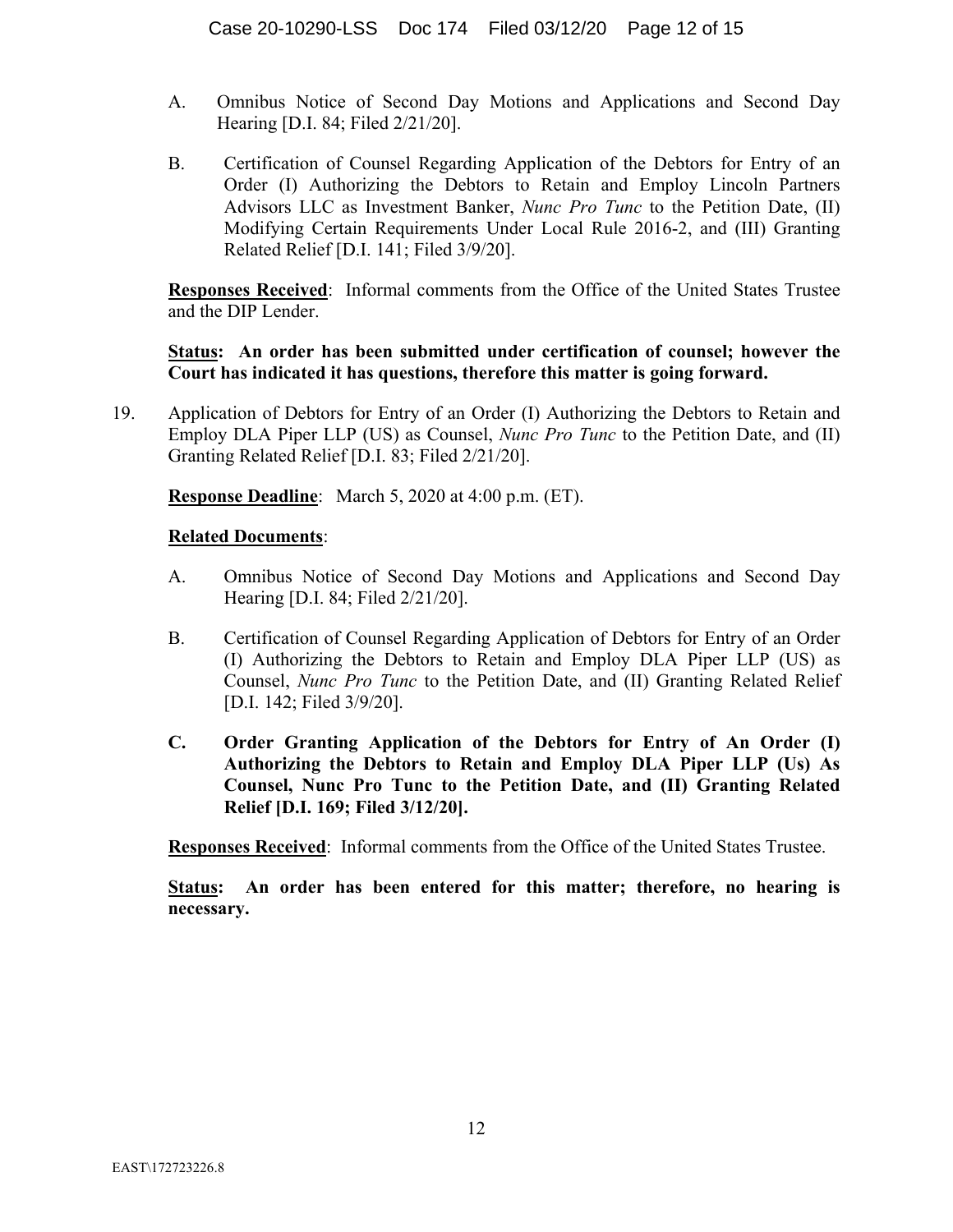# **MATTERS GOING FORWARD:**

20. Motion of the Debtors for Interim and Final Orders (I) Authorizing the Debtors to Pay Prepetition Wages and Compensation, (II) Authorizing the Continuation of Employee Benefit Programs, (III) Authorizing Banks to Honor and Process Checks and Transfers Related to Such Employee Obligations, and (IV) Granting Related Relief [D.I. 14; Filed 2/9/20].

**Response Deadline**: March 5, 2020 at 4:00 p.m. (ET). Extended for the DIP Lender.

### **Related Documents**:

- A. Interim Order (I) Authorizing the Debtors to Pay Prepetition Wages and Compensation, (II) Authorizing the Continuation of Employee Benefit Programs, (III) Authorizing Banks to Honor and Process Checks and Transfers Related to Such Employee Obligations, and (IV) Granting Related Relief [D.I. 59; Filed 2/12/20].
- B. Omnibus Notice of Entry of Interim Orders and Hearing on Final Relief [D.I. 70; Filed 2/14/20].
- **C. Certification of Counsel Regarding Motion of the Debtors for Entry of Interim and Final Orders (I) Authorizing the Debtors to Pay Prepetition Wages and Compensation, (II) Authorizing the Continuation of Employee Benefit Programs, (III) Authorizing Banks to Honor and Process Checks and Transfers Related to Such Employee Obligations, and (IV) Granting Related Relief [D.I. 173; Filed 3/12/20].**

**Responses Received**: Informal comments from the DIP Lender and the Office of the United States Trustee. Question raised by the Office of the United States Trustee have been addressed.

**Status: A certification of counsel has been filed for this matter; therefore no hearing is necessary unless the Court has any comments or questions.**

21. Motion of the Debtors for Entry of Interim and Final Orders (I) Authorizing the Debtors to Obtain Senior Secured Superpriority Postpetition Financing; (II) Granting (A) Liens and Superpriority Administrative Expense Claims and (B) Adequate Protection to Certain Prepetition Lenders; (III) Authorizing Use of Cash Collateral; (IV) Modifying the Automatic Stay; (V) Scheduling a Final Hearing; and (VI) Granting Related Relief [D.I. 16; Filed 2/9/20].

**Response Deadline**: March 5, 2020 at 4:00 p.m. (ET).

### **Related Documents**:

A. Declaration of Brendan J. Murphy in Support of Debtors' Motion to Obtain Senior Secured Superpriority Financing and Related Relief [D.I. 17; Filed 2/10/20].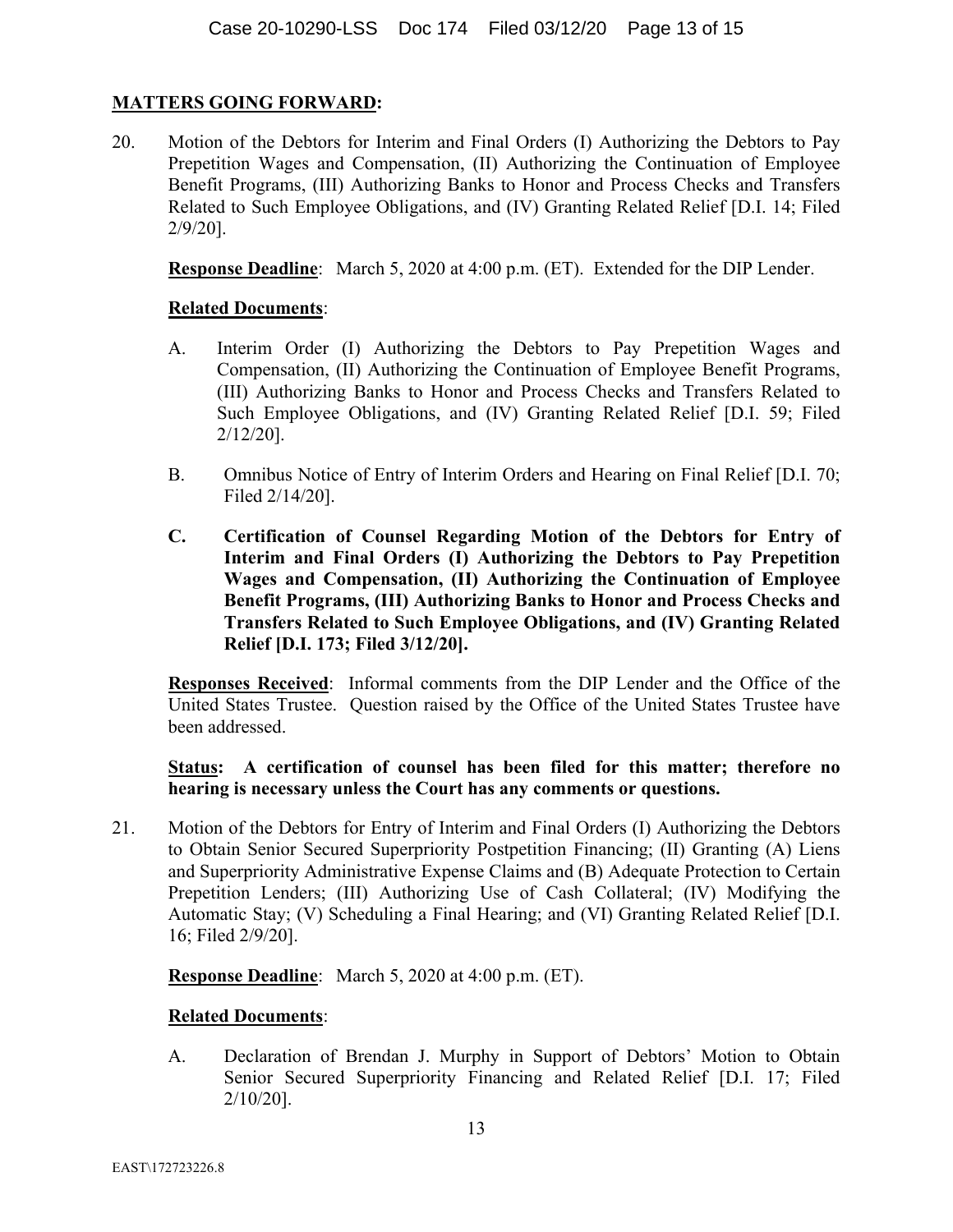- B. Interim Order (I) Authorizing the Debtors to Obtain Senior Secured Superpriority Postpetition Financing; (II) Granting (A) Liens and Superpriority Administrative Expense Claims and (B) Adequate Protection to Certain Prepetition Lenders; (III) Authorizing Use of Cash Collateral; (IV) Modifying the Automatic Stay; (V) Scheduling a Final Hearing; and (VI) Granting Related Relief [D.I. 66; Filed 2/14/20].
- C. Omnibus Notice of Entry of Interim Orders and Hearing on Final Relief [D.I. 70; Filed 2/14/20].

**Responses Received**: Informal comments from the Office of the United States Trustee.

- A. Objection of the Official Committee of Unsecured Creditors to the Motion For Entry of Interim and Final Orders (I) Authorizing The Debtors To Obtain Senior Secured Superpriority Postpetition Financing; (II) Granting (A) Liens And Superpriority Administrative Expense Claims And (B) Adequate Protection To Certain Prepetition Secured Parties; (III) Authorizing Use Of Cash Collateral, As Such Term Is Defined In Section 363(a) Of The Bankruptcy Code; (IV) Modifying The Automatic Stay; (V) Scheduling A Final Hearing; And (VI) Granting Related Relief [D.I. 120; Filed 3/5/20].
- B. Reply of the Debtors to the Objection of the Official Committee of Unsecured Creditors to Postpetition Financing and Related Relief [D.I. 132; Filed 3/9/20].

[*Remainder of Page Intentionally Left Blank*]